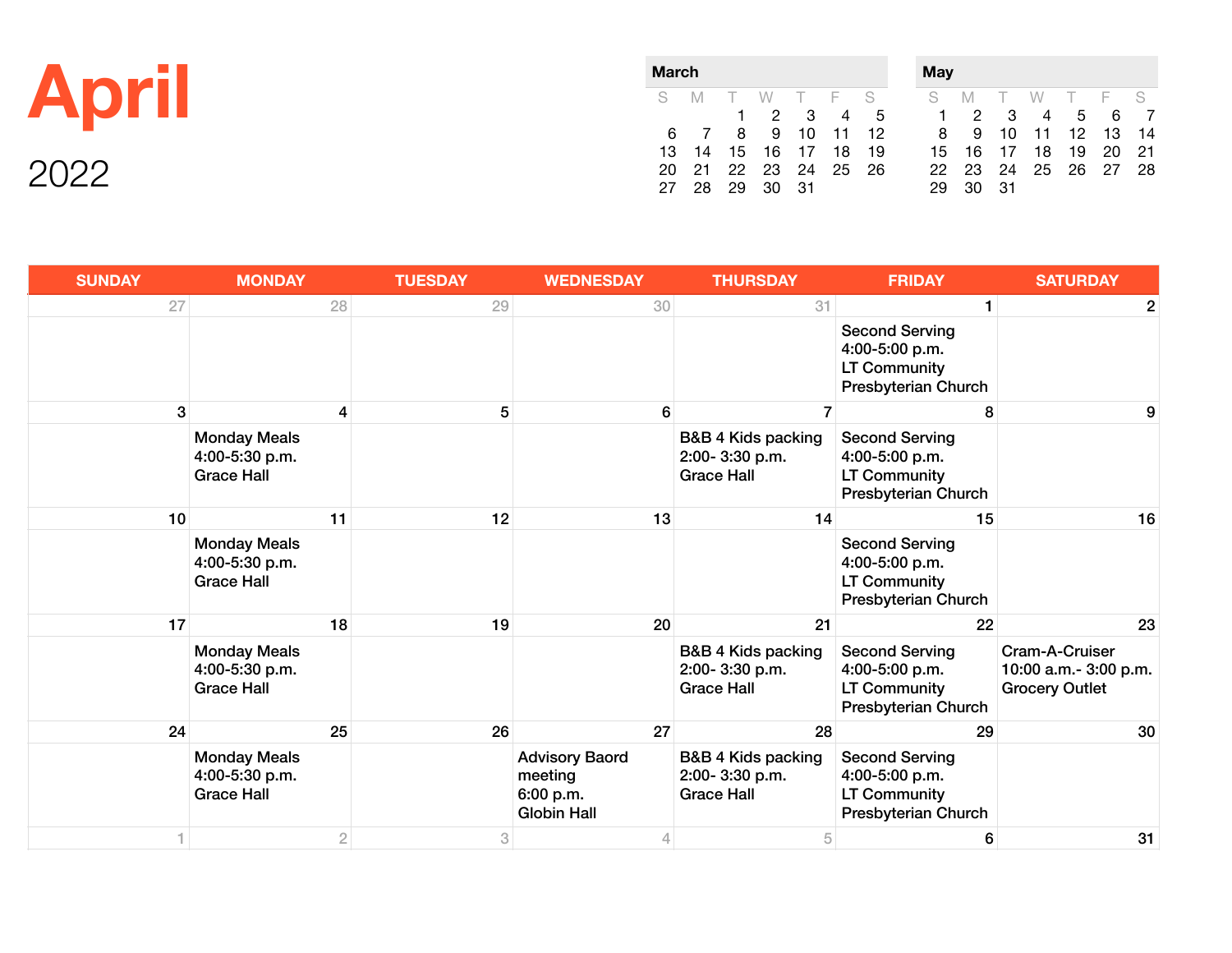| <b>SUNDAY</b> | <b>MONDAY</b> | <b>TUESDAY</b> | <b>WEDNESDAY</b> | <b>THURSDAY</b> | <b>FRIDAY</b> | <b>SATURDAY</b> |
|---------------|---------------|----------------|------------------|-----------------|---------------|-----------------|
|               |               |                |                  |                 |               |                 |
|               |               |                |                  |                 |               |                 |
|               |               |                |                  |                 |               |                 |